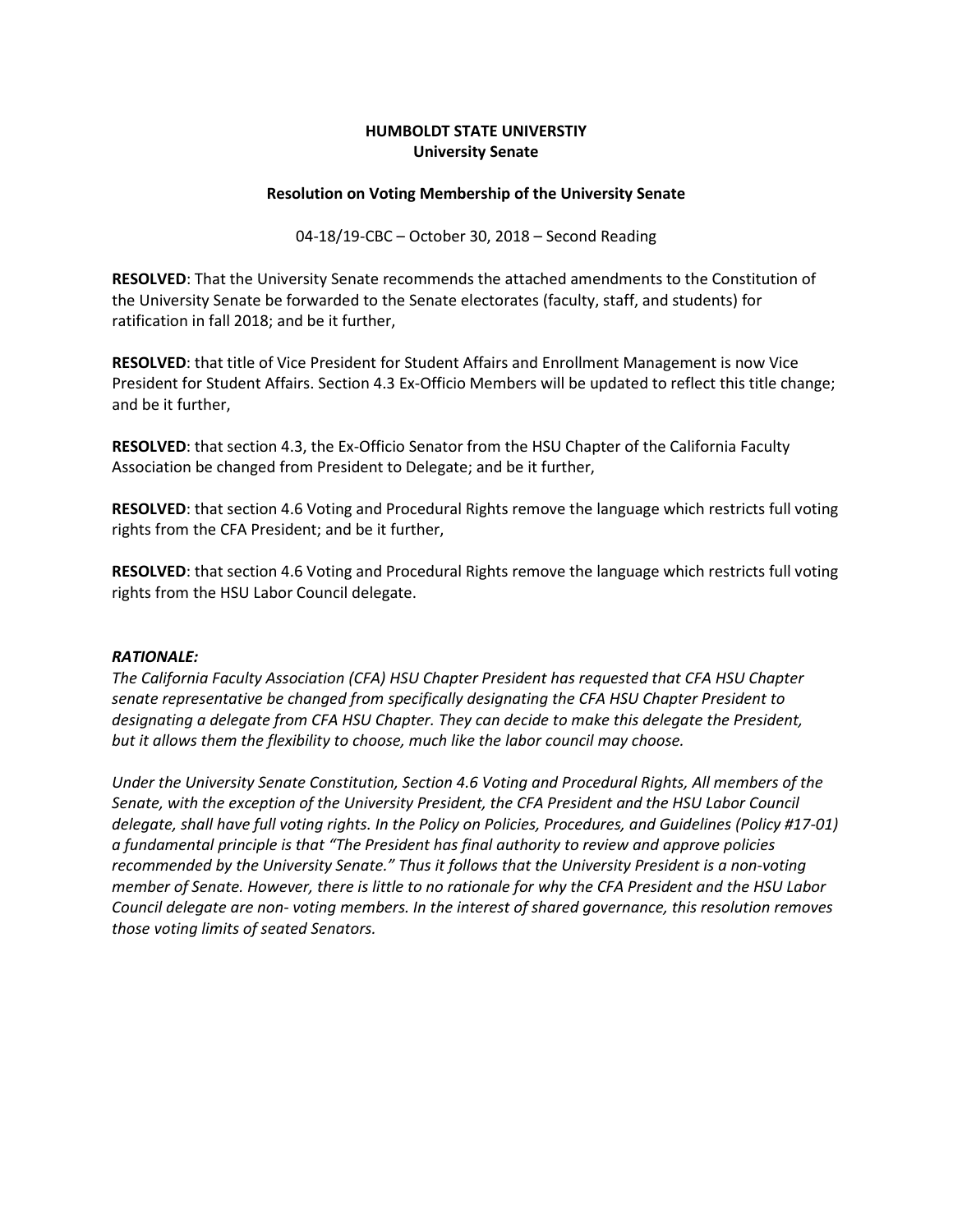## **4.0 Membership**

## **4.1 Elected Members:**

- 4.11 **Tenure-Line Faculty**: Eleven (11) Tenure-Line Faculty Senators shall be apportioned as follows:
	- Two (2) delegates from each of the three colleges (instructional units)
	- Two (2) delegates from non-instructional units (Coaches, Counselors, Librarians
	- Three (3) "At-Large" delegates (tenure-line instructional faculty).
- 4.12 **Lecturer Faculty**: Three (3) Lecturer Faculty (including librarians, counselors, and coaches) with a time base of .40 (or greater) of full-time appointment.
- 4.13 Staff: Three (3) non-Management Personnel Plan (MPP) staff.

# **4.2 Terms of Office and Term Limits**

- 4.21 The term of office for an elected member shall be three Senate years.An elected member shall serve no more than two consecutive complete terms. Service for a partial term or for terms served as an ex-officio member shall not be included in this calculation. So far as feasible, Senate terms shall be arranged so that approximately one-third of the membership is elected annually.
- 4.22 The outgoing chair of the University Senate, if in good standing, shall serve as an ex-officio member of the Senate for one year subsequentto the completion of the Chair's term.

### **4.3 Ex-Officio Members:** The ex-officio members of the Senate shall be asfollows:

- General Faculty President
- University President
- Provost and Vice President for Academic Affairs
- Vice President for Student Affairs and Enrollment Management
- Vice President for Administrative Affairs
- Two (2) General Faculty Representatives to the Academic Senate CSU (ASCSU) Chair, Integrated Curriculum Committee
- Immediate Past Chair of the Senate (One-year term)
- President Delegate, HSU Chapter, California Faculty Association
- Delegate, HSU Labor Council
- President, Associated Students
- Executive Director, Office of Diversity, Equity, and Inclusion

### **4.4 Additional Members: Additional members of the Senate include:**

Two (2) student delegates from the Associated Students

One (1) Emeritus professor delegate from the HSU Emeritus and Retired Faculty Association

### **4.5 Interim Members:**

4.51 Elected members who temporarily vacate their elected Senate seatto serve in an ex-officio membership position shall be referred to as "Interim Ex-Officio" members. Interim Ex-Officio members mayserve one semester or less and still retreat to their elected Senate seat without standing for re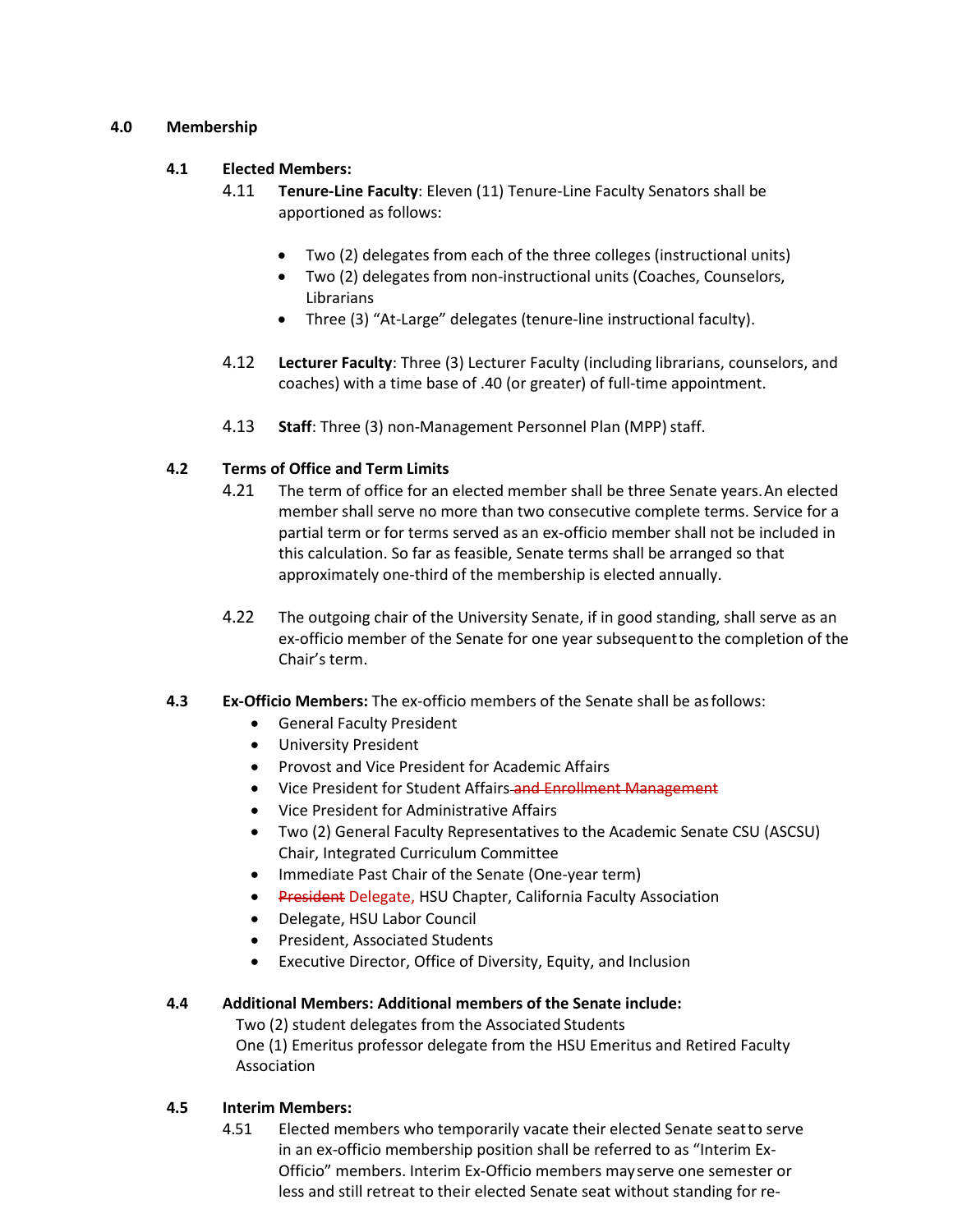election (as long as the term limit has not been reached by the end of the semester). Time served as an Interim Ex-Officio member will still be counted toward the term limits for the elected seat. If the Interim Ex-Officio member will serve longer than one semester, their elected seat will become vacant and will be filled by election in accordance with the Senate *Bylaws*.

- 4.52 Persons who have been appointed to fill a temporary vacancy in an elected Senate position shall be referred to as "Interim Elected" members. Interim Elected members shall be appointed through the Appointments and Election Committee. The Committee shall solicit nominations from the electorate for the Senate seat that is being temporarily vacated and forward its recommendation to the Senate for approval. Any person so appointed shall serve as an Interim Elected member until such time as the originally elected member returns to their elected Senate seat or until the end of the semester, whichever comes first. Time served as an Interim Elected member shall be counted as a partial term of service in accordance with section 4.21.
- **4.6 Voting and Procedural Rights**: All members of the Senate shall have full procedural rights. All members of the Senate, with the exception of the University President $_{\tau}$ the CFA President and the HSU Labor Council delegate, shall have full voting rights.